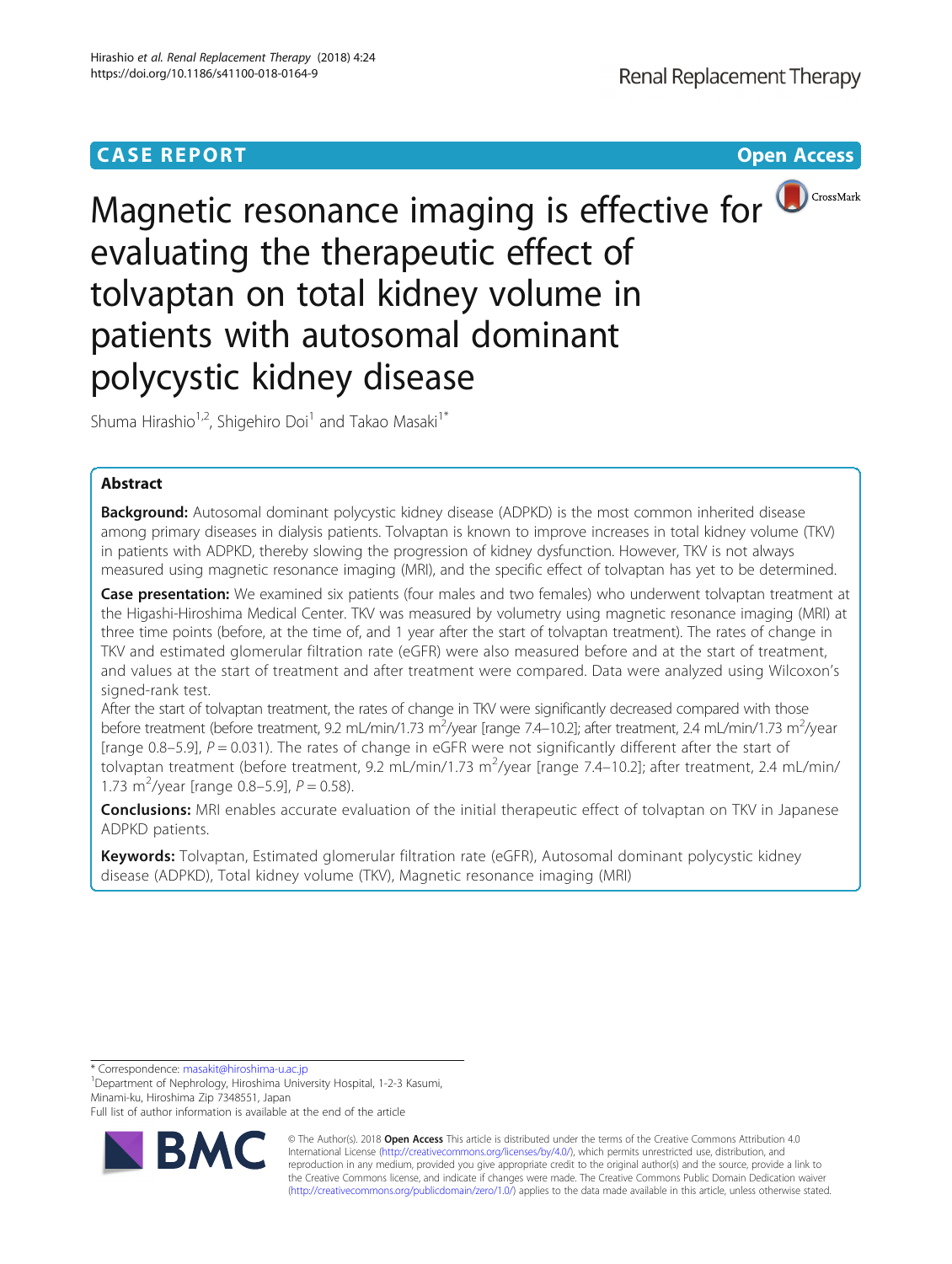## <span id="page-1-0"></span>Background

Autosomal dominant polycystic kidney disease (ADPKD) is a hereditary disease characterized by the progressive growth of multiple cysts in both kidneys. Currently, the number of ADPKD patients in Japan is estimated to be 31,000, accounting for roughly 3–5% of all dialysis patients [[1\]](#page-4-0). As the most important clinical feature in ADPKD, increases over time in the number and size of renal cysts contribute to both kidney enlargement and the promotion of kidney dysfunction, eventually leading to the requirement for renal replacement therapy [\[2](#page-4-0)]. Importantly, Grantham et al. reported that kidney size predicts the prognosis of renal failure in ADPKD patients [[3\]](#page-4-0). Therefore, precise measurement of total kidney volume (TKV) should be established for evaluation of the progression of ADPKD.

In 2003, Gattone et al. reported that administration of a vasopressin V2 receptor antagonist inhibited the generation and enlargement of cysts in animal models of polycystic kidney disease [[4](#page-4-0)]. Since 2014, tolvaptan, a member of the family of vasopressin V2 receptor antagonists, has been approved for the treatment of ADPKD in Japan. During a phase III international collaborative study (TEMPO 3:4 study) [[5\]](#page-4-0), the rate of increase in TKV was 2.8% per year in the group administered tolvaptan, whereas it was 5.5% per year in the group treated with placebo. However, evaluation of increases in TKV was performed by ultrasound sonography (US) or computed tomography (CT).

Therefore, the actual effect of tolvaptan on increases in kidney volume remains inconclusive.

While US, CT, and magnetic resonance imaging (MRI) have each been used to quantify TKV in ADPKD patients, MRI is considered the most accurate method for measuring TKV [\[6](#page-4-0), [7](#page-4-0)]. Although a recent study reported that, in addition to age, TKV predicts the risk of decline in glomerular filtration rate [\[8\]](#page-4-0), there are few reports demonstrating the therapeutic effect of tolvaptan on TKV evaluated by MRI. In this study, we performed MRI to investigate the actual effect of tolvaptan in patients with ADPKD.

Herein, we administered tolvaptan to six ADPKD patients and followed them for 1 year. We performed MRI to investigate the effect of tolvaptan on TKV and estimated glomerular filtration rate (eGFR) before and after tolvaptan treatment.

## Case presentation

We analyzed six patients (four males and two females) who underwent tolvaptan treatment between October 2014 and May 2015. Patients underwent kidney function tests and MRI at three time points (before, at the time of, and 1 year after the start of tolvaptan treatment). We also investigated changes in these parameters before and after treatment. TKV was measured by volumetry using a PHILIPS Achieva 1.5 tesla MRI system. Briefly, kidneys were scanned using a balanced fast field echo sequence,



c Integral graph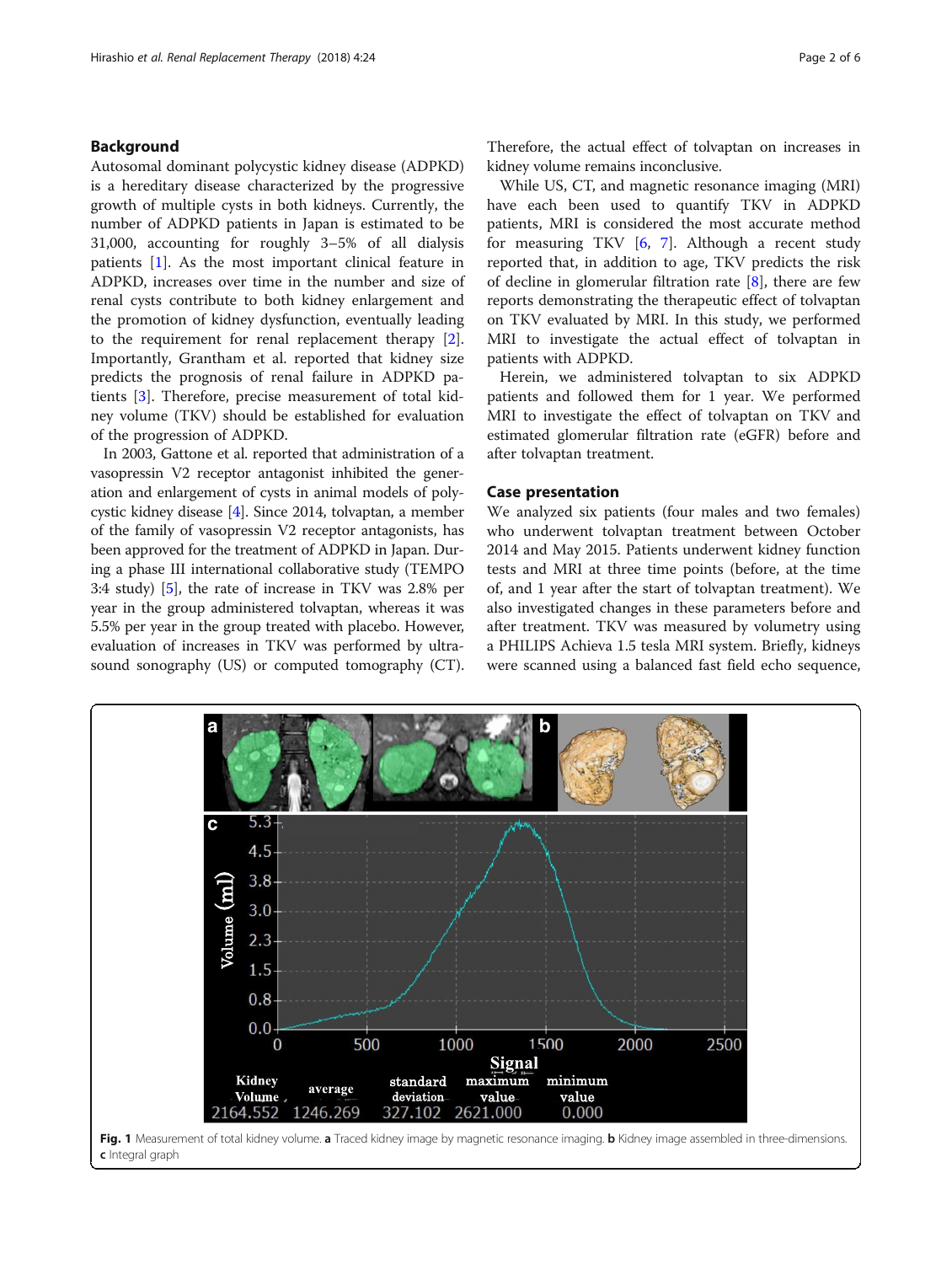|                   | Age (year) | Sex    | Serum Cr (mg/dL) | eGFR (mL/min/1.73m <sup>2</sup> ) | CKD stage | TKV(ml) | Cerebral aneurysm |
|-------------------|------------|--------|------------------|-----------------------------------|-----------|---------|-------------------|
| Case1             | 37         | Male   | 0.76             | 92.9                              | G1A1      | 788     | $(-)$             |
| Case <sub>2</sub> | 51         | Female | 0.89             | 52.7                              | G3aA1     | 1070    | $(-)$             |
| Case3             | 55         | Male   | 1.29             | 46.5                              | G3aA1     | 1756    | $(-)$             |
| Case4             | 38         | Male   | 1.67             | 39.0                              | G3bA1     | 4060    | $^{(+)}$          |
| Case <sub>5</sub> | 54         | Male   | . 56             | 38.0                              | G3bA1     | 2165    | $(-)$             |
| Case6             | 52         | Female | 1.80             | 24.3                              | G4A2      | 1313    | $(-)$             |

Table 1 Baseline clinical characteristics of patients before treatment

Cr, creatinine; eGFR, estimated glomerular filtration rate; CKD, chronic kidney disease; TKV, total kidney volume

and the corresponding images were assembled into threedimensions. Next, we used an image analysis system (VINCENT, FUJI Film Co, Tokyo, Japan), and kidneys were traced in horizontal, coronal, and sagittal sectional views. Subsequently, traced kidney images were analyzed graphically, and the dimensions were integrated. Finally, we converted the dimensions into TKV (Fig. [1\)](#page-1-0).

All six patients were confirmed to have a family history of ADPKD. We also recorded the eGFR of patients at three time points (at baseline, just before treatment, and after 1 year of treatment). The eGFR was calculated according to the formula for estimating kidney function from the Japanese Society of Nephrology [males: eGFR  $(mL/min/1.73 \text{ m}^2) = 194 \times Cr - 1.094 \times Age - 0.28$ , female: eGFR (mL/min/1.73 m<sup>2</sup>) = 194 × Cr – 1.094 × Age – 0.28 × 0.739] [\[9\]](#page-4-0). We calculated the annual rate of decline of eGFR using the following formula {(value of eGFR before treatment) − (value of eGFR at the start of treatment)}/(value of eGFR at the start of treatment)  $\times$  12/ observation period (months)  $\times$  100, or {(value of eGFR after treatment) − (value of eGFR before treatment)}/(value of eGFR before treatment)  $\times$  12/ observation period  $(months) \times 100$ .

#### Statistical analysis

Statistical analyses were performed using Wilcoxon's signed-rank test. All analyses were performed using SPSS software package version 23.0, and  $P < 0.05$  was considered statistically significant.

## Results

Table 1 shows the baseline clinical characteristics of patients. At the time of tolvaptan treatment, patients were 37–55 years old (median, 51.5 years), TKV was 788–4060 mL (median, 1535 mL), serum creatinine level was 0.76–1.80 mg/dL (median, 1.43 mg/dL), and the eGFR was  $24.1 - 92.9$  mL/min/1.73 m<sup>2</sup> (median,  $44.7$  mL/  $min/1.73$  m<sup>2</sup>). An unruptured cerebral aneurysm was observed in one patient (case 4).

As shown in Table 2, each dose of tolvaptan is presented on the CKD heat map [[10\]](#page-4-0). Cases 1 and 4 were administered 120 mg/day, while cases 2, 3, 5, and 6 were administered 90 mg/day. Compared with previous reports [\[5\]](#page-4-0), our patients were administered relatively large doses of tolvaptan, regardless of the degree of renal function impairment.

Figure [2](#page-3-0) shows the changes in eGFR before and after treatment with tolvaptan. Regarding changes in eGFR after treatment, two patients showed no changes, three showed improvement, and one showed a decline. Overall, tolvaptan treatment did not result in significant changes in eGFR (before treatment,  $9.2$  mL/min/1.73 m<sup>2</sup>/year [range 7.4-10.2]; after treatment, 2.4 mL/min/1.73 m<sup>2</sup>/ year [range  $0.8-5.9$ ],  $P = 0.58$ ) (Fig. [2\)](#page-3-0). Furthermore, the

Table 2 Doses of tolvaptan administered

| .                                |           |                       |                     |                |  |  |  |  |
|----------------------------------|-----------|-----------------------|---------------------|----------------|--|--|--|--|
| Protein uria                     |           | $< 0.15$ g/gCr        | $0.15 - 0.49$ g/gCr | $> 0.50$ g/gCı |  |  |  |  |
| CKD stage                        |           |                       |                     |                |  |  |  |  |
| GFR (mL/min/1.73m <sup>2</sup> ) | $\geq 90$ | $120$ (case 1)        |                     |                |  |  |  |  |
|                                  | $60 - 89$ |                       |                     |                |  |  |  |  |
|                                  | $45 - 59$ | 90/90 (case 2 and 3)  |                     |                |  |  |  |  |
|                                  | $30 - 44$ | 120/90 (case 4 and 5) |                     |                |  |  |  |  |
|                                  | $15 - 29$ |                       | 90 (case 6)         |                |  |  |  |  |
|                                  | < 15      |                       |                     |                |  |  |  |  |
|                                  |           |                       |                     | (mg/day)       |  |  |  |  |

Cases 1 and 4 were treated with 120 mg/day tolvaptan. Cases 2, 3, 5, and 6 were treated with 90 mg/day tolvaptan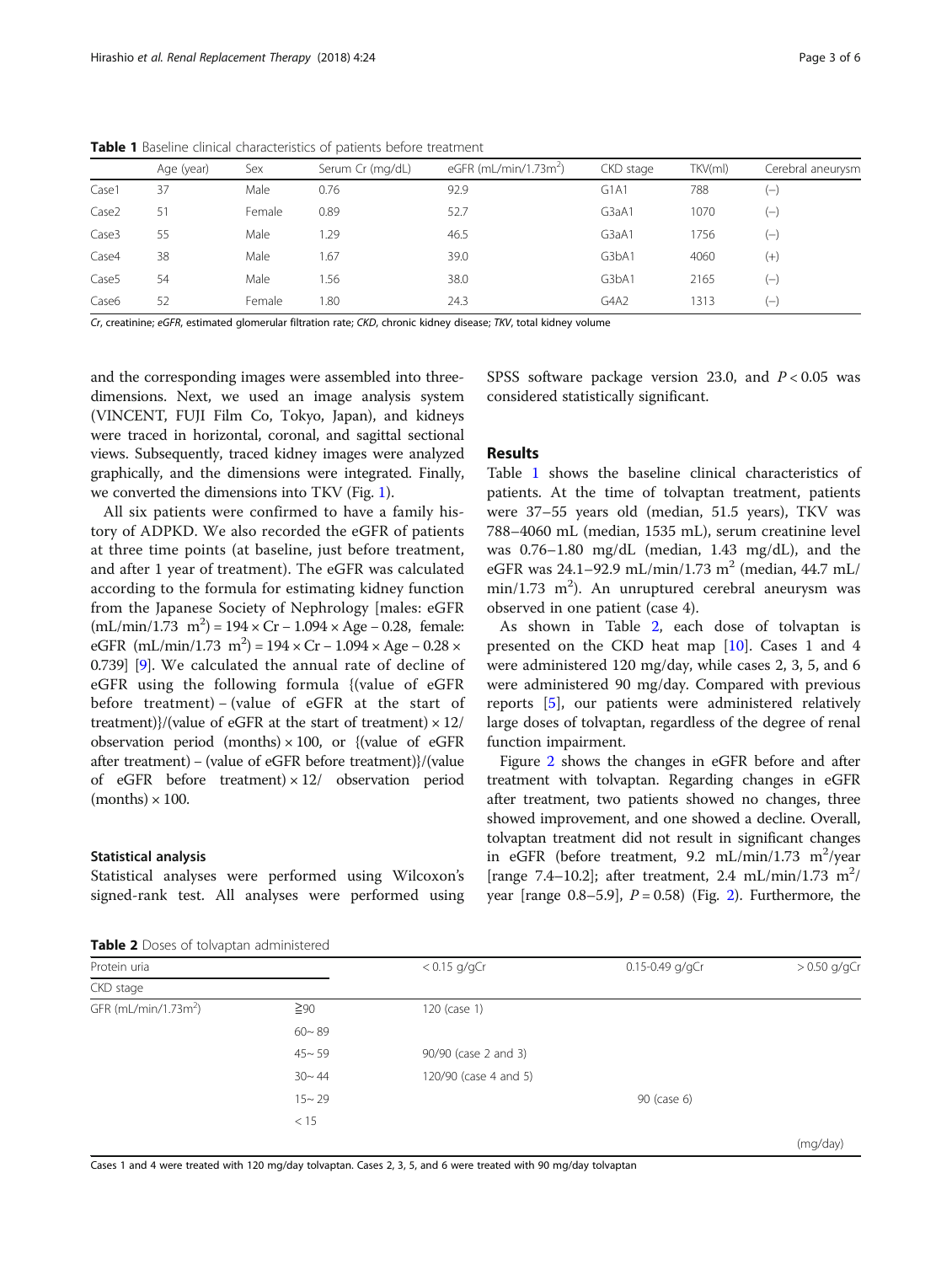<span id="page-3-0"></span>

rate of increase in TKV was significantly lower after treatment compared with before treatment (before treatment, 14.5%/year [range 11.3–22.4]; after treatment, 1. 3%/year [range  $0.4-5.7$ ],  $P = 0.031$ ) (Fig. 3).

Patients were enforced to consume sufficient volumes of water. However, there were no changes in patient weight or blood pressure after treatment compared with values before treatment. Any of the patients were taking antihypertensive drugs prior to the study. However, it was not necessary to modify the use of antihypertensive drugs during treatment with tolvaptan.

## **Discussion**

In this study, we showed that MRI accurately assesses the therapeutic effect of tolvaptan on TKV in Japanese

ADPKD patients. Of note was that the beneficial effect was observed in cases with severe kidney enlargement and advanced kidney dysfunction. In the clinical setting, US cannot depict three-dimensional outlines of a whole kidney, and CT does not readily distinguish renal cysts from hepatic cysts. However, a previous study reported MRI as a reliable method for measuring TKV [[6,](#page-4-0) [7](#page-4-0)], despite a lack of evidence for evaluation of TKV in ADPKD patients. Our results demonstrated the actual effect of tolvaptan on TKV in Japanese ADPKD patients.

The six patients had a family history of end-stage kidney disease, suggesting they had PKD1 gene mutations that resulted in rapid disease progression [[11](#page-4-0)]. In ADPKD patients with PKD1 gene mutations, TKV is known to increase drastically with age, and kidney

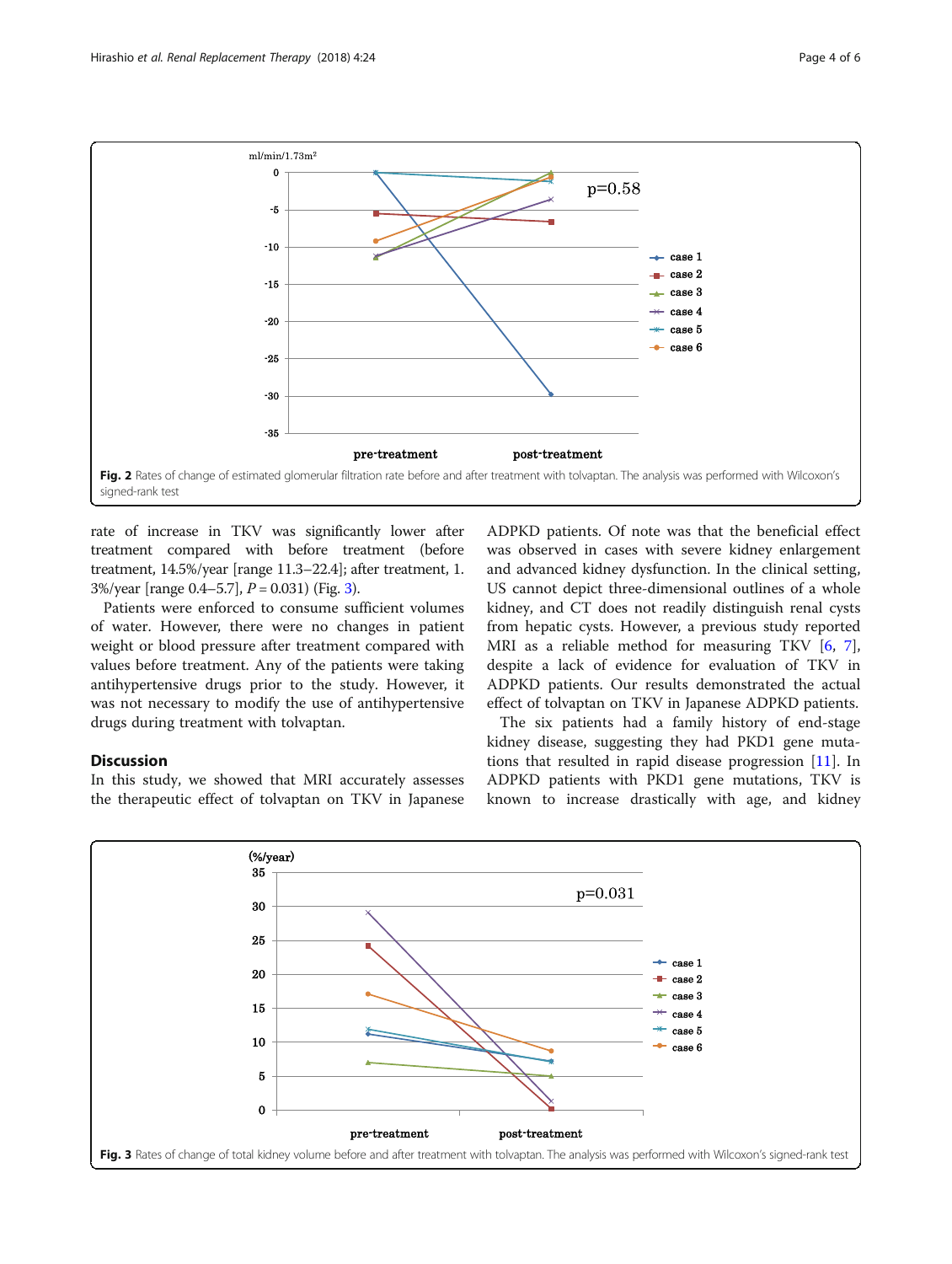<span id="page-4-0"></span>enlargement contributes directly to the progression of kidney dysfunction  $[11]$ . In the clinical setting, increased TKV is also used to predict the decline in eGFR in ADPKD patients  $[8]$ . In this study, tolvaptan inhibited the annual rate of increase in kidney volume, suggesting that tolvaptan is effective, even in Japanese ADPKD patients considered to have poor renal prognosis.

Although the rate of increase in TKV was suppressed in the six patients, the rate of decline of eGFR did not improve with treatment. In the TEMPO 3:4 study, the mean rate of change in eGFR was reported to be − 2.72 mL/ min/1.73 m<sup>2</sup>/year in the tolvaptan group and  $-3.70$  mL/ min/1.73 m<sup>2</sup>/year in the placebo group  $[5, 12, 13]$  $[5, 12, 13]$  $[5, 12, 13]$  $[5, 12, 13]$  $[5, 12, 13]$ . However, there was no statistical difference in eGFR at 12 months between the two groups. Notably, an increase in TKV is known to precede the progression to kidney dysfunction [[14](#page-5-0)], and here we showed that tolvaptan inhibits the increase in TKV. The therapeutic effect of tolvaptan on renal function may have been observable after 1 year in patients with ADPKD.

ADPKD is a well-established systemic disease, and tolvaptan has been shown to suppress fibrosis in various rodent model of fibrosis, such as of the heart, liver, and kidney. In contrast, a previous study reported that tolvaptan treatment decreased the size of cysts in patients but did not decrease substantial degrees of cystic wall thickening and interstitial fibrosis [\[15](#page-5-0)]. In case 6, eGFR was 24.3 mL/min/1.73 m<sup>2</sup> at the start of treatment despite a relatively small TKV. Because beneficial effects are not expected in patients with advanced kidney dysfunction, the indication of tolvaptan should be determined cautiously in cases with advanced kidney dysfunction and lower kidney size.

Another report indicated that administration of tolvaptan induces tubuloglomerular feedback independently of the reduction in cyst volume, leading to a transient and reversible decrease in eGFR [[16](#page-5-0)]. Notably, the degree of the initial decrease in eGFR following tolvaptan treatment in patients with mild kidney dysfunction was more drastic than in those with advanced kidney dysfunction. In this study, tolvaptan-induced eGFR reduction was most evident in case 1. Given that inhibition of glomerular hyperfiltration is considered a long-term renoprotective effect, tolvaptan may be more effective in patients with mild kidney dysfunction than those with advanced kidney dysfunction.

## Conclusions

In conclusion, MRI accurately demonstrates that tolvaptan treatment improves increases in TKV in patients with ADPKD.

#### Acknowledgements

We thank Richard Robins, PhD, from Edanz Group [\(www.edanzediting.com/ac](http://www.edanzediting.com/ac)) for editing a draft of this manuscript.

#### Availability of data and materials

The datasets used and/or analyzed during this study are available from the corresponding author upon reasonable request.

#### Authors' contributions

SH and SD were involved in study design, study procedure implementation, data analysis, and writing of the manuscript. TM reviewed the study design and interpreted the results. SH, SD, and TM participated in the study. All authors read and approved the final manuscript.

#### Ethics approval and consent to participate

This study was conducted according to the guidelines of the Declaration of Helsinki, and all procedures involving human subjects were approved by the ethics committee of National Hospital Organization Higashi-Hiroshima Medical Center (reference number: 28-59). We obtained verbal consent from each participant.

#### Competing interests

The authors declare that they have no competing interests.

#### Publisher's Note

Springer Nature remains neutral with regard to jurisdictional claims in published maps and institutional affiliations.

#### Author details

<sup>1</sup>Department of Nephrology, Hiroshima University Hospital, 1-2-3 Kasumi, Minami-ku, Hiroshima Zip 7348551, Japan. <sup>2</sup>Department of Nephrology National Hospital Organization Higashi-Hiroshima Medical Center, Hiroshima, Japan.

## Received: 5 December 2017 Accepted: 7 May 2018 Published online: 06 June 2018

#### References

- 1. Higashihara E, Nutahara K, Kojima M, et al. Prevalence and renal prognosis of diagnosed autosomal dominant polycystic kidney disease in Japan. Nephron. 1998;80(4):421–7.
- 2. Grantham JJ. Clinical practice: autosomal dominant polycystic kidney disease. N Engl J Med. 2008;359(14):1477–85.
- 3. Grantham JJ, Chapman AB, Torres VE. Volume progression in autosomal dominant polycystic kidney disease: the major factor determining clinical outcomes. Clin J Am Soc Nephrol. 2006;1(1):148–57.
- 4. Gattone VH 2nd, Wang X, Harris PC, Torres VE. Inhibition of renal cystic disease development and progression by a vasopressin V2 receptor antagonist. Nat Med. 2003;9(10):1323–6.
- 5. Torres VE, Chapman AB, Devuyst O, et al. Tolvaptan in patients with autosomal dominant polycystic kidney disease. N Engl J Med. 2012; 367(25):2407–18.
- 6. Bhutani H, Smith V, Rahbari-Oskoui F, et al. A comparison of ultrasound and magnetic resonance imaging shows that kidney length predicts chronic kidney disease in autosomal dominant polycystic kidney disease. Kidney Int. 2015;88(1):146–51.
- 7. Higashihara E, Nutahara K, Okegawa T, et al. Kidney volume and function in autosomal dominant polycystic kidney disease. Clinic Exp Nephrol. 2014; 18(1):157–65.
- 8. Irazabal MV, Rangel LJ, Bergstralh EJ, et al. Imaging classification of autosomal dominant polycystic kidney disease: a simple model for selecting patients for clinical trials. J Am Soc Nephrol. 2015;26(1):160–72.
- 9. Matsuo S, Imai E, Horio M, et al. Revised equations for estimated GFR from serum creatinine in Japan. Am J Kidney Dis. 2009;53(6):982–92.
- 10. Kidney Disease: Improving Global Outcomes (KDIGO) CKD Work Group. KDIGO 2012 clinical practice guideline for the evaluation and management of chronic kidney disease (modified for Japanese). Kidney Int Suppl. 2013;  $3(1):1-150.$
- 11. Hateboer N, v Dijk MA, Bogdanova N, et al. Comparison of phenotypes of polycystic kidney disease types 1 and 2. European PKD1-PKD2 Study Group. Lancet 1999; 353 (147):103-107.